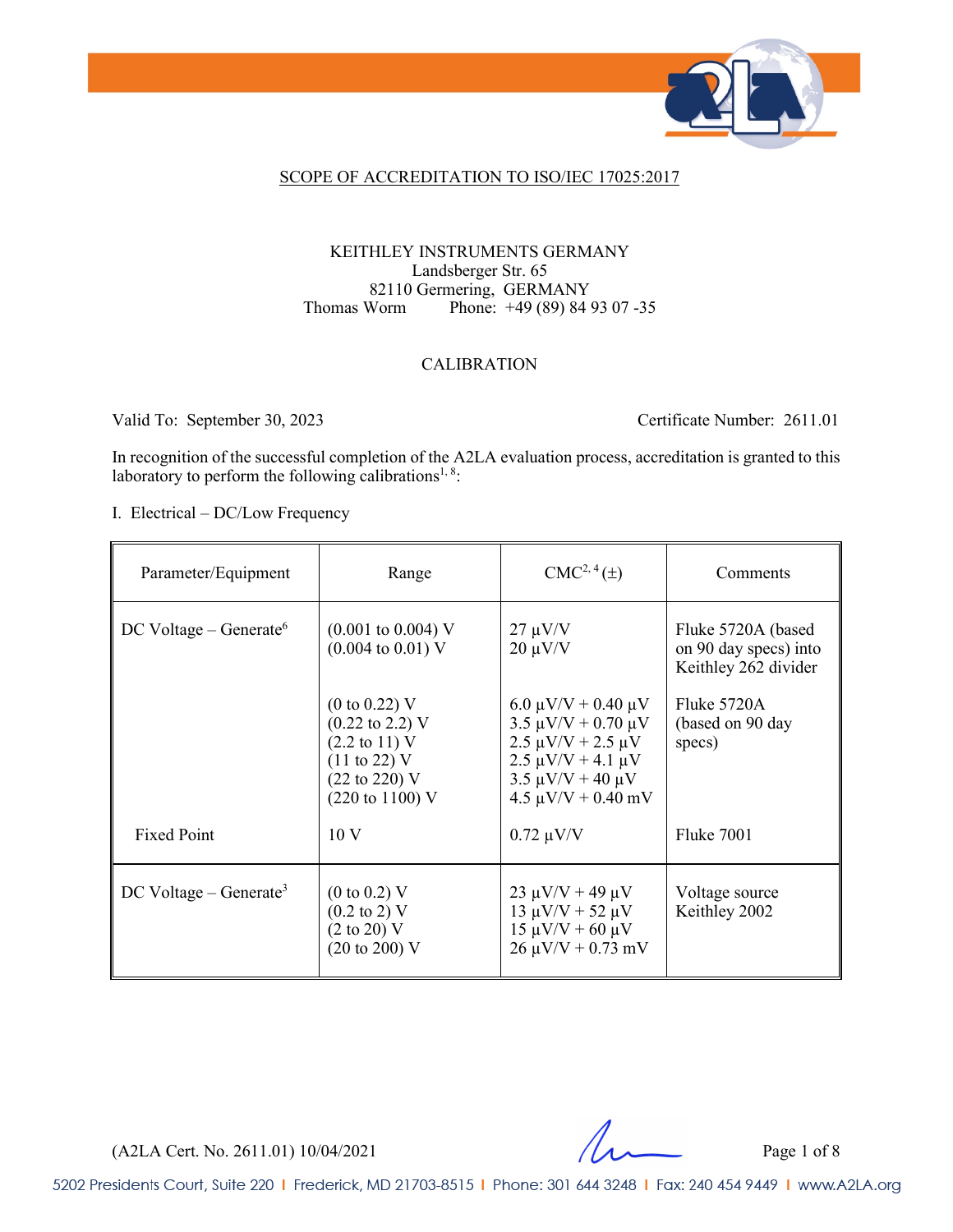| Parameter/Equipment                     | Range                                                                                                                                                                                                                                  | $CMC2, 4, 7(\pm)$                                                                                                                                                                                | Comments                                                                                                   |
|-----------------------------------------|----------------------------------------------------------------------------------------------------------------------------------------------------------------------------------------------------------------------------------------|--------------------------------------------------------------------------------------------------------------------------------------------------------------------------------------------------|------------------------------------------------------------------------------------------------------------|
| DC Voltage – Measure <sup>5, 6</sup>    | $(0.001 \text{ to } 0.1) \text{ V}$<br>$(0.1 \text{ to } 1) \text{ V}$<br>(1 to 10) V<br>$(10 \text{ to } 100)$ V<br>$(100 \text{ to } 500) \text{ V}$<br>(500 to 1000) V                                                              | $14 \mu V/V + 0.42 \mu V$<br>$12 \mu V/V + 0.42 \mu V$<br>$12 \mu V/V + 0.90 \mu V$<br>$14 \mu V/V + 42 \mu V$<br>$18 \mu V/V + 0.15 \ mV$<br>$28 \mu V/V + 0.15 \ mV$                           | Agilent 3458A                                                                                              |
| DC Voltage – Measure <sup>3</sup>       | $(0 \text{ to } 0.2)$ V<br>$(0.2 \text{ to } 2) \text{ V}$<br>$(2 \text{ to } 20)$ V<br>$(20 \text{ to } 200) \text{ V}$                                                                                                               | $23 \mu V/V + 19 \mu V$<br>$13 \mu V/V + 20 \mu V$<br>$15 \mu V/V + 24 \mu V$<br>$26 \mu V/V + 0.66 \ mV$                                                                                        | Keithley 2002                                                                                              |
| $DC$ Current – Generate <sup>4, 6</sup> | $(0.2 \text{ to } 2) \text{ pA}$<br>$(2 \text{ to } 20) \text{ pA}$<br>$(20 \text{ to } 200) \text{ pA}$<br>$(0.2 \text{ to } 2) \text{ nA}$<br>$(2 \text{ to } 20)$ nA<br>(20 to 200) nA                                              | $0.075 \% + 4.1 fA$<br>$0.075 \% + 4.1 fA$<br>$0.021 \% + 41 fA$<br>$0.021 \% + 41 fA$<br>$0.018 \% + 0.41 pA$<br>$0.014 \% + 4.1 pA$                                                            | Keithley 5156, Fluke<br>5720A (based on 90<br>day specs)                                                   |
|                                         | $(5 \text{ to } 100)$ nA<br>$(0.1 \text{ to } 1) \mu A$<br>$(1 \text{ to } 10) \mu A$<br>$(10 \text{ to } 220) \mu A$<br>$(0.22 \text{ to } 2.2) \text{ mA}$<br>$(2.2 \text{ to } 22) \text{ mA}$<br>$(22 \text{ to } 220) \text{ mA}$ | 41 $\mu$ A/A + 59 pA<br>$29 \mu A/A + 74 pA$<br>$29 \mu A/A + 0.15 \mu A$<br>$35 \mu A/A + 6.0 \text{ nA}$<br>$30 \mu A/A + 7.0 \text{ nA}$<br>$30 \mu A/A + 41 nA$<br>$40 \mu A/A + 0.70 \mu A$ | Auxiliary current<br>source characterized<br>w/ Agilent 3458A<br>Fluke 5720A<br>(based on 90 day<br>specs) |
|                                         | $(0.22 \text{ to } 1)$ A<br>$(1 to 2.2)$ A<br>$(2.2 \text{ to } 5) \text{ A}$                                                                                                                                                          | $60 \mu A/A + 12 \mu A$<br>$0.011 \% + 12 \mu A$<br>$0.034 \% + 0.48 \text{ mA}$                                                                                                                 | Fluke 5720A/5725A                                                                                          |

 $(A2LA$  Cert. No. 2611.01) 10/04/2021 Page 2 of 8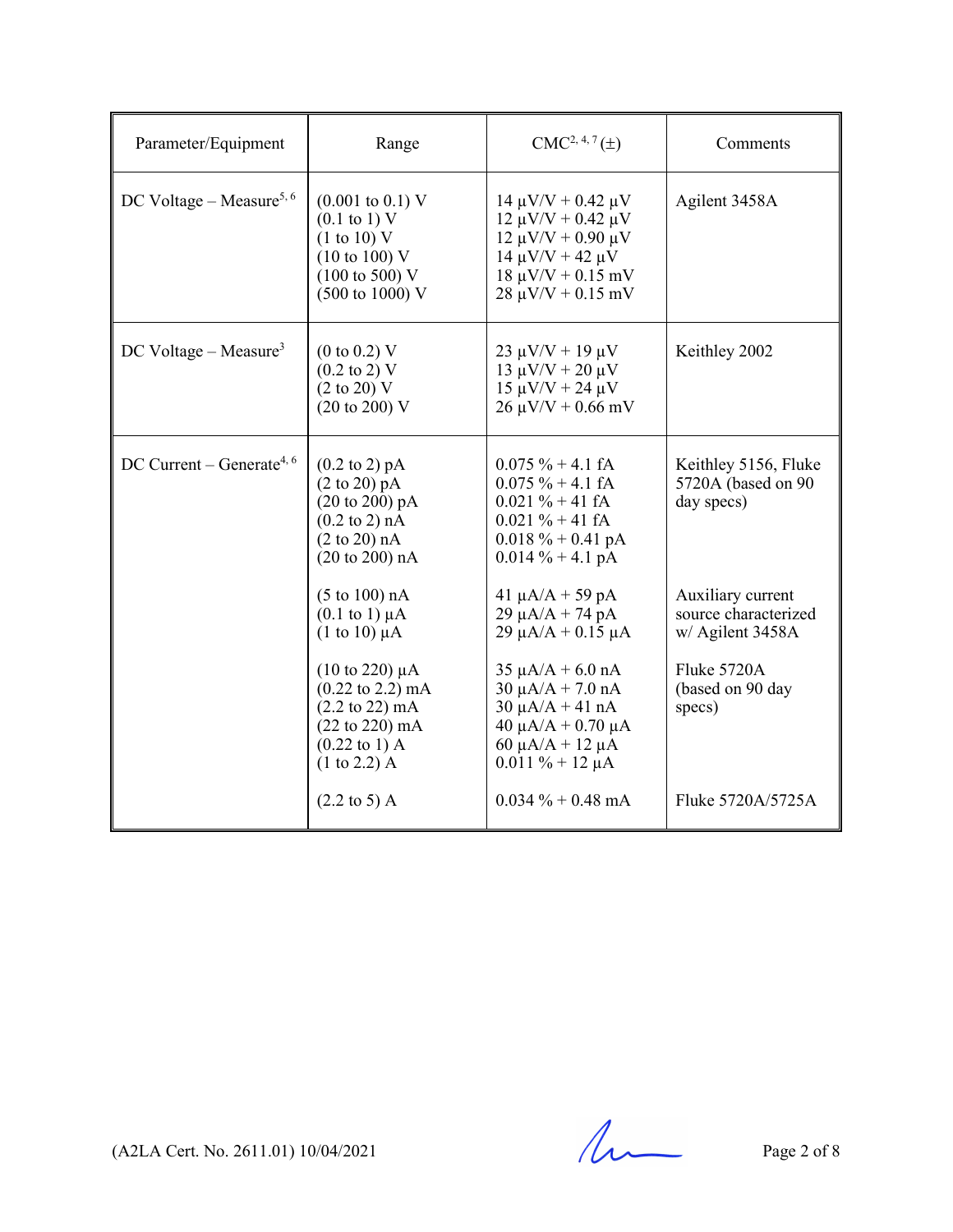| Parameter/Equipment                  | Range                                                                                                                                                                                                                                                                                                                                                                                                          | $CMC2, 4, 7(\pm)$                                                                                                                                                                                                                                                                                                                     | Comments                                         |
|--------------------------------------|----------------------------------------------------------------------------------------------------------------------------------------------------------------------------------------------------------------------------------------------------------------------------------------------------------------------------------------------------------------------------------------------------------------|---------------------------------------------------------------------------------------------------------------------------------------------------------------------------------------------------------------------------------------------------------------------------------------------------------------------------------------|--------------------------------------------------|
| $DC$ Current – Generate <sup>3</sup> | $(0 \text{ to } 1) \text{ pA}$<br>$(1 \text{ to } 10)$ pA<br>$(10 \text{ to } 100) \text{ pA}$<br>$(0.1 \text{ to } 1)$ nÅ<br>$(1 \text{ to } 10)$ nA<br>(10 to 100) nA<br>$(0.1 \text{ to } 1) \mu\text{A}$<br>$(1 \text{ to } 10) \mu A$<br>$(10 \text{ to } 100) \mu\text{A}$<br>$(0.1 \text{ to } 1) \text{ mA}$<br>$(1 to 10)$ mA<br>$(10 \text{ to } 100) \text{ mA}$<br>$(0.1 \text{ to } 1) \text{ A}$ | $0.12 \% + 2.2 fA$<br>$0.12 \% + 2.3 fA$<br>$0.024 \% + 17 fA$<br>$0.012 \% + 34 fA$<br>$0.012 \% + 90 fA$<br>$0.012 \% + 0.44 pA$<br>$0.012 \% + 3.9 \text{ pA}$<br>$0.012 \% + 37 \hat{p}A$<br>$82 \mu A/A + 0.30 nA$<br>$82 \mu A/A + 3.0 \text{ nA}$<br>93 $\mu A/A + 30$ nA<br>$0.012 \% + 0.30 \mu A$<br>$0.024 \% + 5.5 \mu A$ | Keithley 2002<br>Keithley 7177<br>current source |
| DC Current – Measure <sup>5, 6</sup> | $(0.1 \text{ to } 1) \text{ pA}$<br>$(1 \text{ to } 10) \text{ pA}$<br>$(10 \text{ to } 100) \text{ pA}$<br>$(0.1 \text{ to } 1)$ nÅ<br>$(1 \text{ to } 10)$ nA<br>(10 to 100) nA                                                                                                                                                                                                                              | $0.075 \% + 4.1 fA$<br>$0.075 \% + 4.1 fA$<br>$0.022 \% + 41 fA$<br>$0.022 \% + 42 fA$<br>$0.018 \% + 0.43 \text{ pA}$<br>$0.015 \% + 4.2 pA$                                                                                                                                                                                         | Keithley 5156<br>Agilent 3458A                   |
|                                      | (0 to 100) nA<br>$(0.1 \text{ to } 1)$ ) $\mu$ A<br>$(1 \text{ to } 10) \mu A$<br>(10 to 100) $\mu$ A<br>$(0.1 \text{ to } 1) \text{ mA}$<br>$(1 to 10)$ mA<br>$(10 \text{ to } 100) \text{ mA}$<br>$(0.1 \text{ to } 1.1)$ A                                                                                                                                                                                  | 41 $\mu A/A + 59$ pA<br>$29 \mu A/A + 59 pA$<br>$29 \mu A/A + 0.13 \text{ nA}$<br>$29 \mu A/A + 1.1 \text{ nA}$<br>$29 \mu A/A + 7.0 \text{ nA}$<br>$29 \mu A/A + 70 nA$<br>$47 \mu A/A + 0.70 \mu A$<br>$0.014\% + 13 \mu A$                                                                                                         | Agilent 3458A                                    |
|                                      | $(1.1 \text{ to } 5) \text{ A}$                                                                                                                                                                                                                                                                                                                                                                                | 69 $\mu$ A/A + 6.0 $\mu$ A                                                                                                                                                                                                                                                                                                            | KI 2300-RBOX<br>w/ Agilent 3458A                 |
| $DC$ Current – Measure <sup>3</sup>  | (0 to 1) pA<br>(1 to 10) pA<br>$(10 \text{ to } 100) \text{ pA}$<br>$(0.1 \text{ to } 1) \text{ nA}$<br>$(1 \text{ to } 10)$ nA<br>$(10 \text{ to } 100) \text{ nA}$<br>$(0.1 \text{ to } 1) \mu A$<br>$(1 \text{ to } 10) \mu A$<br>(10 to 100) $\mu$ A<br>$(0.1 \text{ to } 1) \text{ mA}$<br>$(1 to 10)$ mA<br>$(10 \text{ to } 100) \text{ mA}$<br>$(0.1 \text{ to } 1) \text{ A}$                         | $0.12 \% + 2.2 fA$<br>$0.12 \% + 2.3 fA$<br>$0.024 \% + 17 fA$<br>$0.012 \% + 34 fA$<br>$0.012 \% + 89 fA$<br>$0.012 \% + 0.43 \text{ pA}$<br>$0.012 \% + 3.8 \text{ pA}$<br>$0.012 \% + 37 pA$<br>$82 \mu A/A + 0.29 nA$<br>$82 \mu A/A + 2.9 nA$<br>93 $\mu$ A/A + 29 nA<br>$0.012 \% + 0.30 \mu A$<br>$0.024 \% + 5.1 \mu A$       | Keithley 2002<br>Keithley 7177                   |

 $(A2LA$  Cert. No. 2611.01) 10/04/2021 Page 3 of 8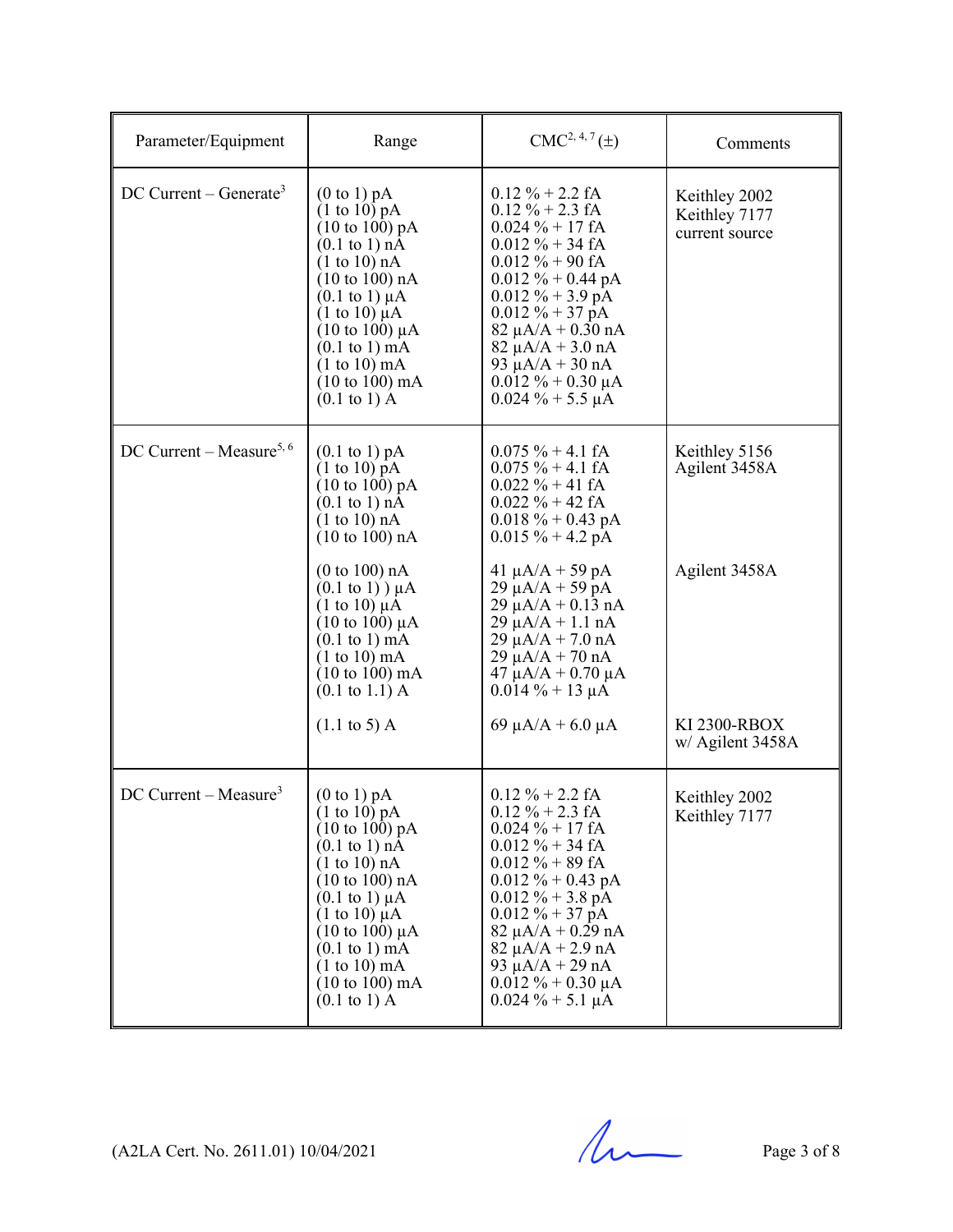| Parameter/Equipment                         | Range                                                                                                                                                                                                                                                                                                                                                       | $CMC2, 4, 7(\pm)$                                                                                                                                                                                                                                                                                                                                                             | Comments                                  |
|---------------------------------------------|-------------------------------------------------------------------------------------------------------------------------------------------------------------------------------------------------------------------------------------------------------------------------------------------------------------------------------------------------------------|-------------------------------------------------------------------------------------------------------------------------------------------------------------------------------------------------------------------------------------------------------------------------------------------------------------------------------------------------------------------------------|-------------------------------------------|
| DC Resistance -<br>Generate <sup>4, 6</sup> |                                                                                                                                                                                                                                                                                                                                                             |                                                                                                                                                                                                                                                                                                                                                                               |                                           |
| <b>Fixed Points</b>                         | $1\Omega$                                                                                                                                                                                                                                                                                                                                                   | $0.69 \mu\Omega/\Omega$                                                                                                                                                                                                                                                                                                                                                       | Fluke 742A-1                              |
|                                             | $10 \text{ k}\Omega$                                                                                                                                                                                                                                                                                                                                        | $1.4 \mu\Omega/\Omega$                                                                                                                                                                                                                                                                                                                                                        | Fluke 742A-10k                            |
|                                             | $900 \text{ M}\Omega$                                                                                                                                                                                                                                                                                                                                       | 0.032%                                                                                                                                                                                                                                                                                                                                                                        | Keithley 2001-758D                        |
|                                             | $1 \text{ G}\Omega$                                                                                                                                                                                                                                                                                                                                         | $0.018 \%$                                                                                                                                                                                                                                                                                                                                                                    | Keithley 5156-1G,                         |
|                                             | $10 \text{ } G\Omega$                                                                                                                                                                                                                                                                                                                                       | 0.021%                                                                                                                                                                                                                                                                                                                                                                        | Keithley 5156-10G,                        |
|                                             | $100$ GΩ                                                                                                                                                                                                                                                                                                                                                    | 0.073%                                                                                                                                                                                                                                                                                                                                                                        | Keithley 5156-100G,                       |
|                                             | $0\Omega$<br>$(1, 1.9) \Omega$<br>$(10, 19)$ $\Omega$<br>$(100, 190) \Omega$<br>$(1, 1.9) k\Omega$<br>$(10, 19)$ k $\Omega$<br>$(100, 190) k\Omega$<br>$1 M\Omega$<br>$1.9 M\Omega$<br>$10 \text{ M}\Omega$<br>$19 \text{ M}\Omega$<br>$100 \text{ M}\Omega$                                                                                                | $40 \mu\Omega$<br>$80 \mu\Omega/\Omega$<br>$21 \mu\Omega/\Omega$<br>9.0 μ $\Omega/\Omega$<br>7.5 $\mu\Omega/\Omega$<br>7.5 $\mu\Omega/\Omega$<br>9.0 μ $\Omega/\Omega$<br>$15 \mu\Omega/\Omega$<br>$16 \mu\Omega/\Omega$<br>$32 \mu\Omega/\Omega$<br>$39 \mu\Omega/\Omega$<br>95 μ $\Omega/\Omega$                                                                            | Fluke 5720A<br>(based on 90 day<br>specs) |
| DC Resistance -<br>Measure <sup>5</sup>     | $(0 \text{ to } 2) \Omega$<br>$(2 \text{ to } 20) \Omega$<br>$(20 \text{ to } 200) \Omega$<br>$(0.2 \text{ to } 2) \text{ k}\Omega$<br>$(2 \text{ to } 20) \text{ k}\Omega$<br>$(20 \text{ to } 200) \text{ k}\Omega$<br>$(0.2 \text{ to } 2) \text{ M}\Omega$<br>$(2 \text{ to } 20) \text{ M}\Omega$<br>(20 to 200) $M\Omega$<br>$(0.2 \text{ to } 2)$ GQ | $17 \mu\Omega/\Omega$ + 4.0 $\mu\Omega$<br>9.5 μ $\Omega/\Omega$ + 15 μ $\Omega$<br>$8.0 \mu\Omega/\Omega$ + 50 μ $\Omega$<br>$8.0 \mu\Omega/\Omega$ + 0.51 mΩ<br>$8.0 \mu\Omega/\Omega$ + 5.0 m $\Omega$<br>$8.0 \mu\Omega/\Omega$ + 50 m $\Omega$<br>9.0 μ $\Omega/\Omega$ + 1.0 Ω<br>$20 \mu\Omega/\Omega$ + 0.10 kΩ<br>$0.012 \% + 10 k\Omega$<br>$0.16\% + 1.0\ M\Omega$ | Fluke 8508A                               |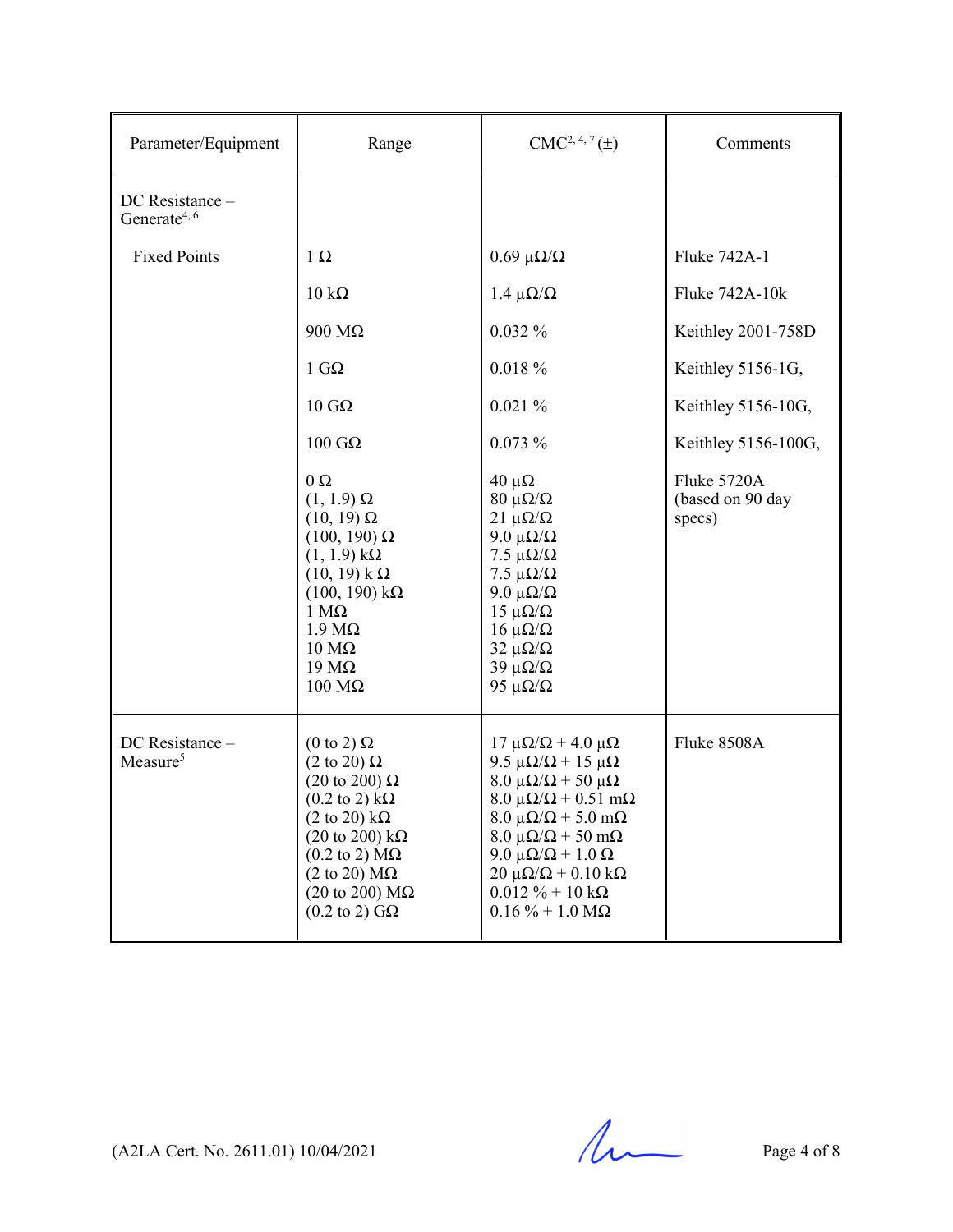| Parameter/Range                      | Frequency                                                                                                                                          | $CMC2, 4, 7(\pm)$                                                                                                                 | Comments                                       |
|--------------------------------------|----------------------------------------------------------------------------------------------------------------------------------------------------|-----------------------------------------------------------------------------------------------------------------------------------|------------------------------------------------|
| $AC$ Current – Generate <sup>6</sup> |                                                                                                                                                    |                                                                                                                                   |                                                |
| $(10 \text{ to } 220) \mu A$         | $(10 \text{ to } 20)$ Hz<br>$(20 \text{ to } 40)$ Hz<br>40 Hz to 1 kHz<br>$(1 \text{ to } 5)$ kHz<br>$(5 \text{ to } 10) \text{ kHz}$              | $0.023 \% + 16 nA$<br>$0.014\% + 10 \text{ nA}$<br>$0.011 \% + 8.0 nA$<br>$0.025 \% + 12 nA$<br>$0.090\% + 65 \text{ nA}$         | Fluke 5720A<br>(based on 90 day<br>specs)      |
| $220 \mu A$ to $2.2 \mu A$           | $(10 \text{ to } 20)$ Hz<br>$(20 \text{ to } 40)$ Hz<br>$40$ Hz to 1 kHz<br>$(1 \text{ to } 5)$ kHz<br>$(5 \text{ to } 10) \text{ kHz}$            | $0.023 \% + 41 nA$<br>$0.014\% + 35 \text{ nA}$<br>$0.011 \% + 35 nA$<br>$0.018 \% + 0.11 \mu A$<br>$0.090\% + 0.65 \mu A$        |                                                |
| $(2.2 \text{ to } 22) \text{ mA}$    | $(10 \text{ to } 20)$ Hz<br>$(20 \text{ to } 40)$ Hz<br>$\overline{40}$ Hz to 1 kHz<br>$(1 \text{ to } 5)$ kHz<br>$(5 \text{ to } 10) \text{ kHz}$ | $0.023 \% + 0.41 \mu A$<br>$0.014 \% + 0.36 \mu A$<br>$0.011 \% + 0.35 \mu A$<br>$0.018 \% + 0.55 \mu A$<br>$0.090\% + 5.0 \mu A$ |                                                |
| $(22 \text{ to } 220) \text{ mA}$    | $(10 \text{ to } 20)$ Hz<br>$(20 \text{ to } 40)$ Hz<br>40 Hz to 1 kHz<br>$(1 \text{ to } 5)$ kHz<br>$(5 \text{ to } 10) \text{ kHz}$              | $0.023 \% + 4.0 \mu A$<br>$0.014\% + 3.6 \mu A$<br>$0.011 \% + 2.5 \mu A$<br>$0.018 \% + 3.5 \mu A$<br>$0.090\% + 10 \mu A$       |                                                |
| 220 mA to 2.2 A                      | 20 Hz to 1 kHz<br>$(1 \text{ to } 5)$ kHz<br>$(5 \text{ to } 10) \text{ kHz}$                                                                      | $0.024 \% + 36 \mu A$<br>$0.039\% + 81 \mu A$<br>$0.60\% + 0.16$ mA                                                               |                                                |
| $(2.2 \text{ to } 11)$ A             | 40 Hz to 1 kHz<br>(1 to 5) kHz<br>$(5 \text{ to } 10) \text{ kHz}$                                                                                 | $0.040 \% + 0.18$ mA<br>$0.085 \% + 0.38$ mA<br>$0.33 \% + 0.75$ mA                                                               | $w/$ Fluke 5725A<br>(based on 90 day<br>specs) |
| $AC$ Current – Measure <sup>6</sup>  |                                                                                                                                                    |                                                                                                                                   |                                                |
| (5 to 100) $\mu$ A                   | $(10 \text{ to } 20)$ Hz<br>$(20 \text{ to } 45) \text{ Hz}$<br>$(45 \text{ to } 100) \text{ Hz}$<br>$100$ Hz to 5 kHz                             | $0.47\% + 35 \text{ nA}$<br>$0.18 \% + 35 nA$<br>$0.069\% + 35 \text{ nA}$<br>$0.069\% + 35 \text{ nA}$                           | Agilent 3458A (based<br>on 2 year specs)       |
| $(0.1 \text{ to } 1) \text{ mA}$     | $(10 \text{ to } 20)$ Hz<br>$(20 \text{ to } 45) \text{ Hz}$<br>$(45 \text{ to } 100) \text{ Hz}$<br>$100$ Hz to 5 kHz                             | $0.47 \% + 0.24 \mu A$<br>$0.18 \% + 0.23 \mu A$<br>$0.069\% + 0.23 \mu A$<br>$0.035 \% + 0.23 \mu A$                             |                                                |
| $(1 to 10)$ mA                       | $(10 \text{ to } 20)$ Hz<br>$(20 \text{ to } 45) \text{ Hz}$<br>$(45 \text{ to } 100) \text{ Hz}$<br>100 Hz to 5 kHz                               | $0.47 \% + 2.3 \mu A$<br>$0.18 \% + 2.3 \mu A$<br>$0.069\% + 2.3 \mu A$<br>$0.035 \% + 2.3 \mu A$                                 |                                                |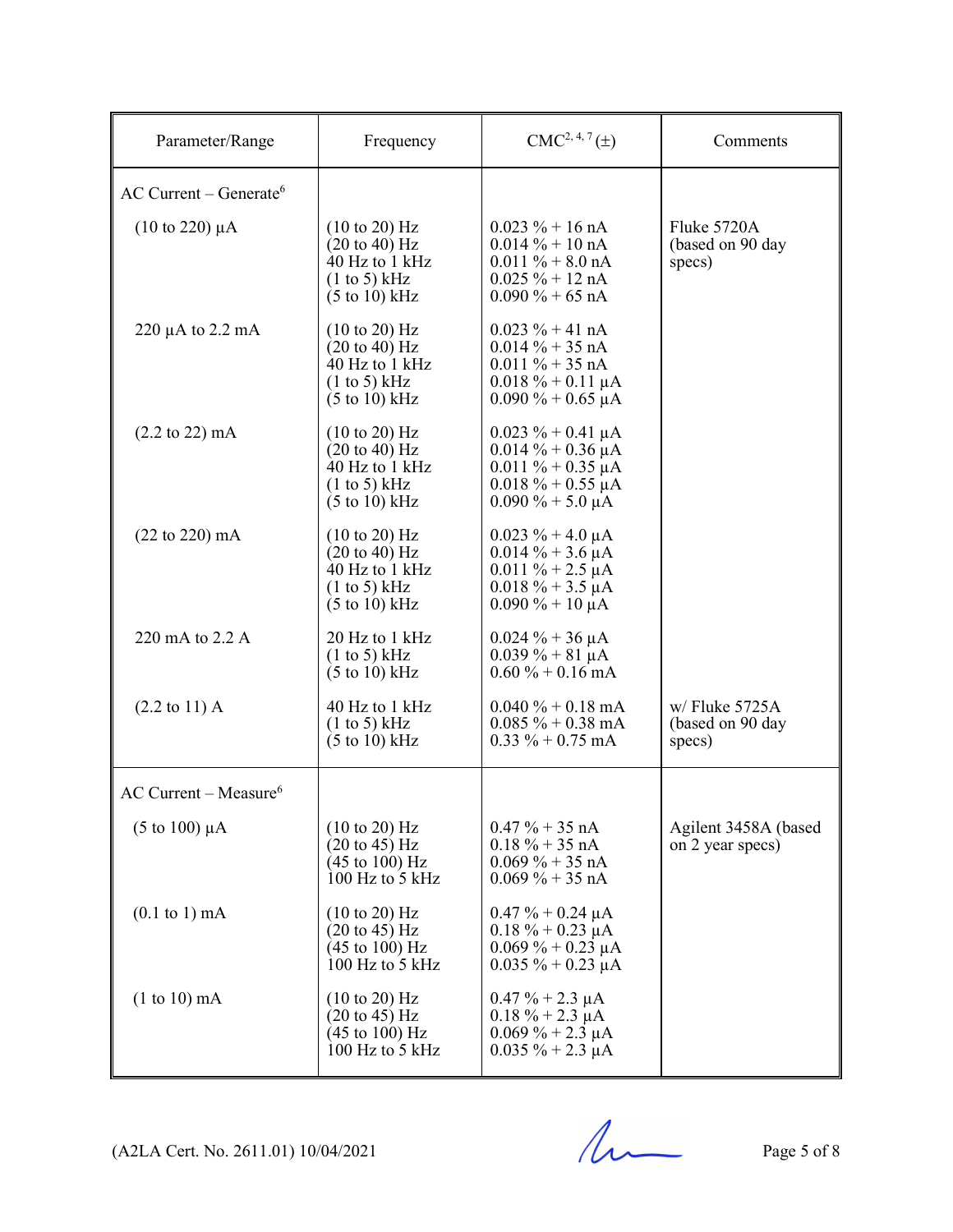| Parameter/Range                               | Frequency                                                                                                                                                                                                                                                    | $CMC2, 4, 7(\pm)$                                                                                                                                                                                                 | Comments                                  |
|-----------------------------------------------|--------------------------------------------------------------------------------------------------------------------------------------------------------------------------------------------------------------------------------------------------------------|-------------------------------------------------------------------------------------------------------------------------------------------------------------------------------------------------------------------|-------------------------------------------|
| $AC$ Current – Measure <sup>6</sup><br>(cont) |                                                                                                                                                                                                                                                              |                                                                                                                                                                                                                   |                                           |
| $(10 \text{ to } 100) \text{ mA}$             | $(10 \text{ to } 20)$ Hz<br>$(20 \text{ to } 45) \text{ Hz}$<br>$(45 \text{ to } 100) \text{ Hz}$<br>$100$ Hz to 5 kHz                                                                                                                                       | $0.47 \% + 23 \mu A$<br>$0.18 \% + 23 \mu A$<br>$0.069\% + 23 \mu A$<br>$0.035 \% + 23 \mu A$                                                                                                                     | Agilent 3458A (based<br>on 2 year specs)  |
| $(0.1 \text{ to } 1)$ A                       | $(10 \text{ to } 20)$ Hz<br>$(20 \text{ to } 45) \text{ Hz}$<br>$(45 \text{ to } 100) \text{ Hz}$<br>100 Hz to 5 kHz                                                                                                                                         | $0.47\% + 0.24 \text{ mA}$<br>$0.19\% + 0.23 \text{ mA}$<br>$0.092 \% + 0.23$ mA<br>$0.12\% + 0.23 \text{ mA}$                                                                                                    |                                           |
| AC Voltage – Generate <sup>4, 6</sup>         |                                                                                                                                                                                                                                                              |                                                                                                                                                                                                                   |                                           |
| $(1 \text{ to } 2.2) \text{ mV}$              | $(10 \text{ to } 20)$ Hz<br>$(20 \text{ to } 40) \text{ Hz}$<br>40 Hz to 20 kHz<br>$(20 \text{ to } 50)$ kHz<br>$(50 \text{ to } 100) \text{ kHz}$<br>$(100 \text{ to } 300) \text{ kHz}$<br>$(300 \text{ to } 500) \text{ kHz}$<br>500 kHz to 1 MHz         | $0.022 \% + 4.1 \mu V$<br>$85 \mu V/V + 4.0 \mu V$<br>$75 \mu V/V + 4.0 \mu V$<br>$0.018 \% + 4.0 \mu V$<br>$0.046\% + 5.0 \,\mu\text{V}$<br>$0.090\% + 10 \mu V$<br>$0.12 \% + 20 \mu V$<br>$0.25 \% + 20 \mu V$ | Fluke 5720A<br>(based on 90 day<br>specs) |
| $(2.2 \text{ to } 22) \text{ mV}$             | $(10 \text{ to } 20)$ Hz<br>$(20 \text{ to } 40) \text{ Hz}$<br>40 Hz to 20 kHz<br>$(20 \text{ to } 50) \text{ kHz}$<br>$(50 \text{ to } 100) \text{ kHz}$<br>$(100 \text{ to } 300) \text{ kHz}$<br>$(300 \text{ to } 500) \text{ kHz}$<br>500 kHz to 1 MHz | $0.022 \% + 4.1 \mu V$<br>$85 \mu V/V + 4.0 \mu V$<br>$75 \mu V/V + 4.0 \mu V$<br>$0.018 \% + 4.0 \mu V$<br>$0.046\% + 5.0 \,\mu\text{V}$<br>$0.090\% + 10 \mu V$<br>$0.12 \% + 20 \mu V$<br>$0.25 \% + 20 \mu V$ |                                           |
| $(22 \text{ to } 220) \text{ mV}$             | $(10 \text{ to } 20)$ Hz<br>$(20 \text{ to } 40) \text{ Hz}$<br>40 Hz to 20 kHz<br>$(20 \text{ to } 50) \text{ kHz}$<br>$(50 \text{ to } 100) \text{ kHz}$<br>$(100 \text{ to } 300) \text{ kHz}$<br>$(300 \text{ to } 500) \text{ kHz}$<br>500 kHz to 1 MHz | $0.022 \% + 12 \mu V$<br>$85 \mu V/V + 7.2 \mu V$<br>$75 \mu V/V + 7.0 \mu V$<br>$0.018 \% + 7.0 \mu V$<br>$0.042 \% + 17 \mu V$<br>$0.075 \% + 20 \mu V$<br>$0.12 \% + 25 \mu V$<br>$0.25 \% + 45 \mu V$         |                                           |
| 220 mV to 2.2 V                               | $(10 \text{ to } 20)$ Hz<br>$(20 \text{ to } 40) \text{ Hz}$<br>40 Hz to 20 kHz<br>$(20 \text{ to } 50) \text{ kHz}$<br>$(50 \text{ to } 100) \text{ kHz}$<br>$(100 \text{ to } 300) \text{ kHz}$<br>$(300 \text{ to } 500) \text{ kHz}$<br>500 kHz to 1 MHz | $0.022 \% + 41 \mu V$<br>$80 \mu V/V + 17 \mu V$<br>$40 \mu V/V + 8.0 \mu V$<br>$70 \mu V/V + 10 \mu V$<br>$0.011 \% + 30 \mu V$<br>$0.034 \% + 81 \mu V$<br>$0.090\% + 0.20$ mV<br>$0.15 \% + 0.30$ mV           |                                           |

 $(A2LA$  Cert. No. 2611.01) 10/04/2021 Page 6 of 8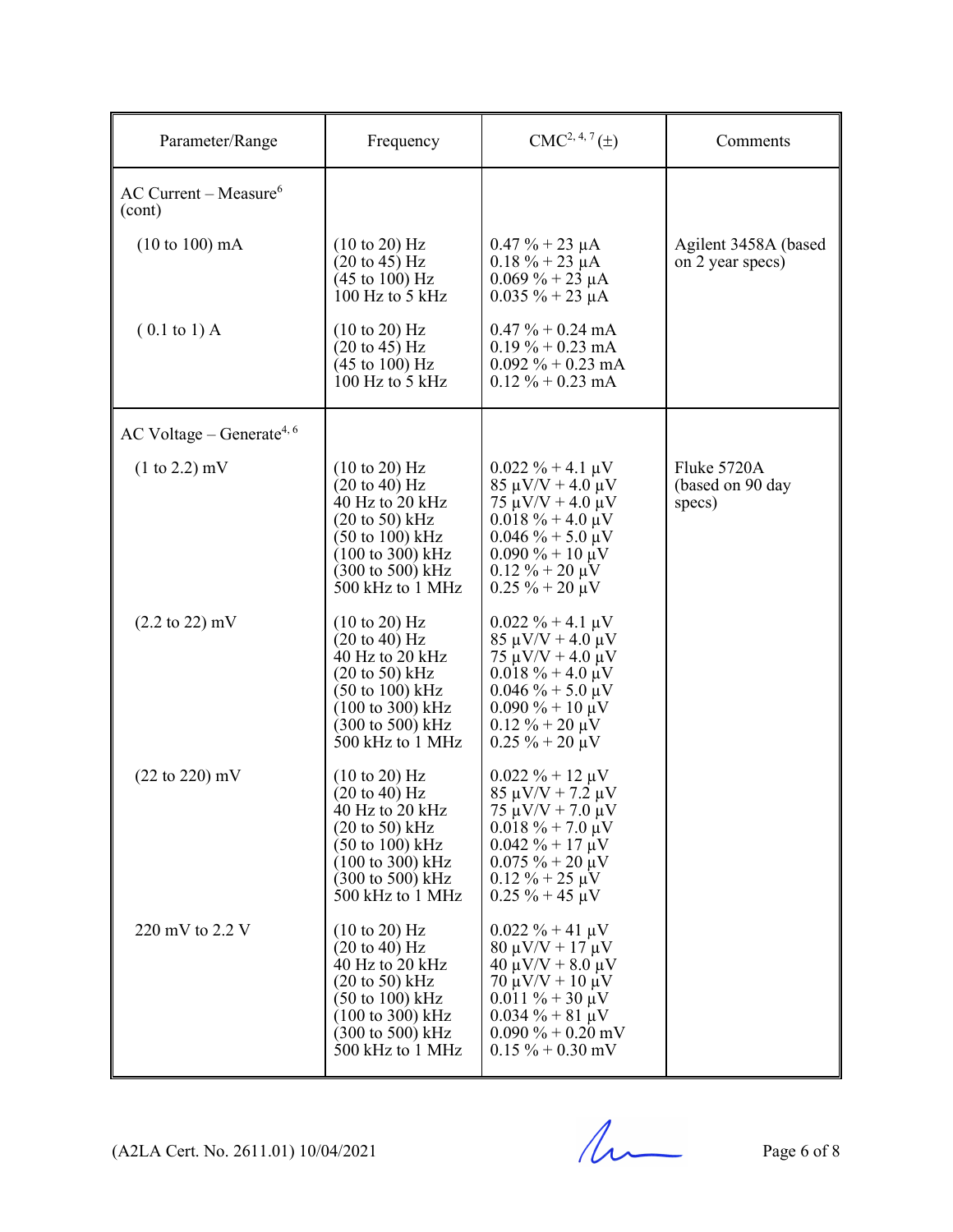| Parameter/Range                                 | Frequency                                                                                                                                                                                                                         | $CMC2, 4, 7(\pm)$                                                                                                                                                                                     | Comments                                        |
|-------------------------------------------------|-----------------------------------------------------------------------------------------------------------------------------------------------------------------------------------------------------------------------------------|-------------------------------------------------------------------------------------------------------------------------------------------------------------------------------------------------------|-------------------------------------------------|
| AC Voltage – Generate <sup>4, 6</sup><br>(cont) |                                                                                                                                                                                                                                   |                                                                                                                                                                                                       |                                                 |
| $(2.2 \text{ to } 22) \text{ V}$                | $(10 \text{ to } 20)$ Hz<br>$(20 \text{ to } 40)$ Hz<br>40 Hz to 20 kHz<br>$(20 \text{ to } 50)$ kHz<br>$(50 \text{ to } 100) \text{ kHz}$<br>(100 to 300) kHz<br>(300 to 500) kHz<br>500 kHz to 1 MHz                            | $0.022 \% + 0.41$ mV<br>$80 \mu V/V + 0.17 \ mV$<br>$40 \mu V/V + 51 \mu V$<br>$70 \mu V/V + 0.10 \ mV$<br>95 $\mu$ V/V + 0.20 mV<br>$0.026 \% + 0.60$ mV<br>$0.090\% + 2.0$ mV<br>$0.13 \% + 3.2$ mV | Fluke 5720A<br>(based on 90 day<br>specs)       |
| $(22 \text{ to } 220)$ V                        | $(10 \text{ to } 20)$ Hz<br>$(20 \text{ to } 40) \text{ Hz}$<br>40 Hz to 20 kHz<br>$(20 \text{ to } 50)$ kHz<br>$(50 \text{ to } 100) \text{ kHz}$<br>$(100 \text{ to } 300) \text{ kHz}$<br>(300 to 500) kHz<br>500 kHz to 1 MHz | $0.022 \% + 4.0$ mV<br>$80 \mu V/V + 1.7 \ mV$<br>$47 \mu V/V + 0.60 \ mV$<br>$75 \mu V/V + 1.0 \ mV$<br>$0.013 \% + 2.5$ mV<br>$0.080\% + 16$ mV<br>$0.42 \% + 40 mV$<br>$0.70\% + 80$ mV            |                                                 |
| For the 1100 V Range:                           |                                                                                                                                                                                                                                   |                                                                                                                                                                                                       |                                                 |
| $(220 \text{ to } 250) \text{ V}$               | $(15 \text{ to } 40) \text{ Hz}$                                                                                                                                                                                                  | $0.026 \% + 16$ mV                                                                                                                                                                                    |                                                 |
| (220 to 1100) V                                 | 40 Hz to 1 kHz<br>(1 to 20) kHz<br>$(20 \text{ to } 30)$ kHz                                                                                                                                                                      | $80 \mu V/V + 4.1 \ mV$<br>$0.013 \% + 6.0$ mV<br>$0.036 \% + 11$ mV                                                                                                                                  | Fluke 5720A/5725A<br>(based on 90 day<br>specs) |
| $(220 \text{ to } 750) \text{ V}$               | $(30 \text{ to } 50)$ kHz<br>$(50 \text{ to } 100) \text{ kHz}$                                                                                                                                                                   | $0.036\% + 11 \text{ mV}$<br>$0.13 \% + 45 mV$                                                                                                                                                        |                                                 |
| AC Voltage – Measure <sup>5, 6</sup>            |                                                                                                                                                                                                                                   |                                                                                                                                                                                                       |                                                 |
| (1 to 10) V                                     | (1 to 40) Hz<br>40 Hz to 1 kHz<br>$(1 to 20)$ kHz                                                                                                                                                                                 | $83 \mu V/V + 0.46 \ mV$<br>83 $\mu$ V/V + 0.23 mV<br>$0.017 \% + 0.23$ mV                                                                                                                            | Agilent 3458A (based<br>on 2 year specs)        |

 $(A2LA$  Cert. No. 2611.01) 10/04/2021 Page 7 of 8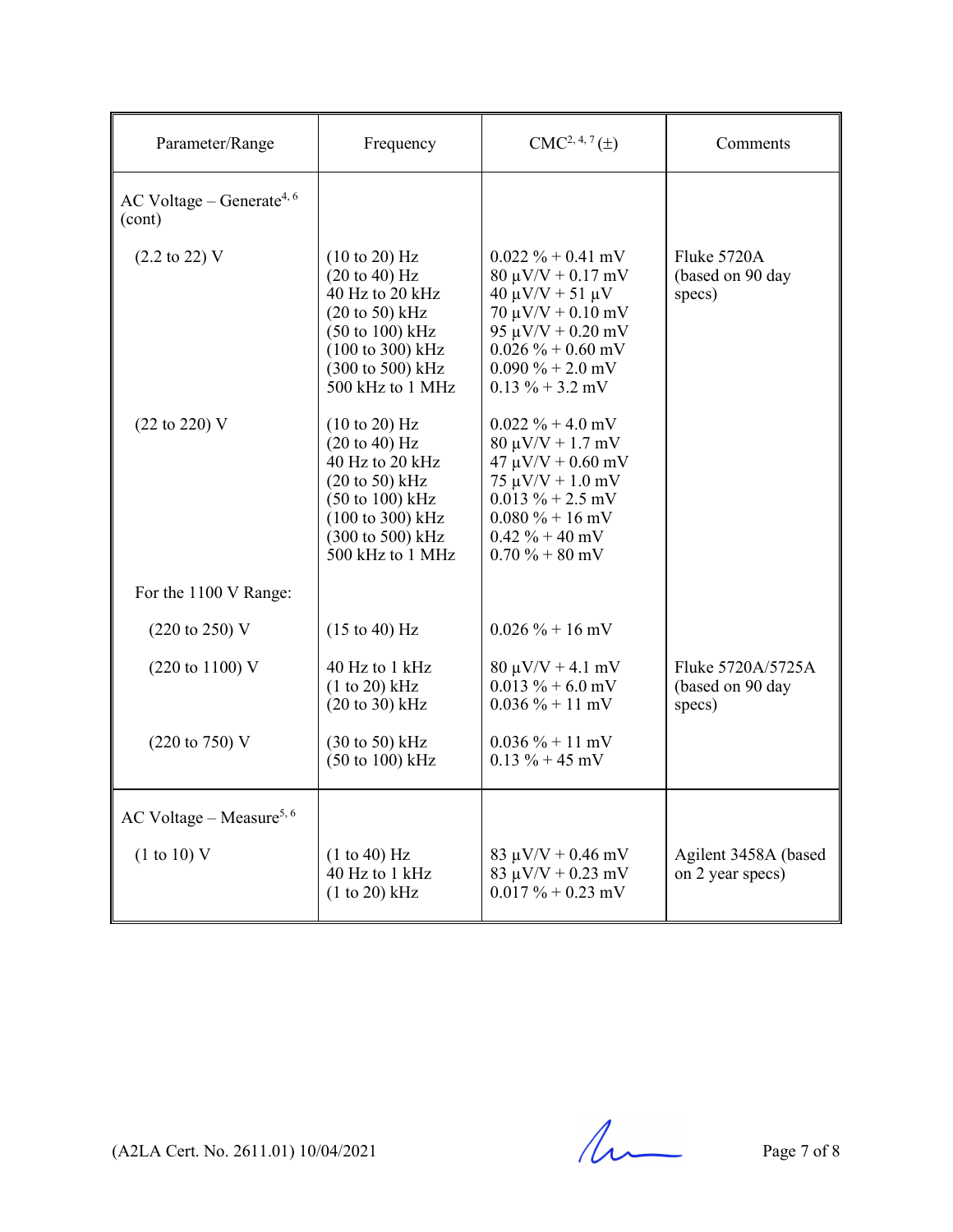#### II. Time & Frequency

| Parameter/Equipment                                | Frequency                                         | $CMC2, 9(\pm)$                                        | Comments                         |
|----------------------------------------------------|---------------------------------------------------|-------------------------------------------------------|----------------------------------|
| Frequency – Measuring<br>Equipment <sup>4, 6</sup> | (1 to 10) Hz<br>10 Hz to 1 kHz<br>1 kHz to 20 MHz | $6.7 \mu$ Hz/Hz<br>$5.8 \mu$ Hz/Hz<br>$5.8 \mu$ Hz/Hz | Agilent 33220A /<br>Spectrum TM4 |
| <b>Fixed Point</b>                                 | $10 \text{ MHz}$                                  | $49 \text{ mHz}$                                      | GPS oscillator<br>Spectrum TM4   |

<sup>1</sup> This laboratory offers commercial and field calibration service.

- $2$  Calibration and Measurement Capability Uncertainty (CMC) is the smallest uncertainty of measurement that a laboratory can achieve within its scope of accreditation when performing more or less routine calibrations of nearly ideal measurement standards or nearly ideal measuring equipment. CMCs represent expanded uncertainties expressed at approximately the 95 % level of confidence, usually using a coverage factor of  $k = 2$ . The actual measurement uncertainty of a specific calibration performed by the laboratory may be greater than the CMC due to the behavior of the customer's device and to influences from the circumstances of the specific calibration.
- <sup>3</sup> Field calibration service is available for this calibration. Please note the actual measurement uncertainties achievable on a customer's site can normally be expected to be larger than the CMC found on the A2LA Scope. Allowance must be made for aspects such as the environment at the place of calibration and for other possible adverse effects such as those caused by transportation of the calibration equipment. The usual allowance for the actual uncertainty introduced by the item being calibrated, (e.g. resolution) must also be considered and this, on its own, could result in the actual measurement uncertainty achievable on a customer's site being larger than the CMC.
- <sup>4</sup> This capability is suitable for the calibration of the devices intended to measure the stated measurand in the ranges indicated. CMC is expressed as either a specific value that covers the full range or as a fraction of the reading plus floor specification.
- <sup>5</sup> This capability is suitable for the calibration of the devices intended to generate the measurand in the ranges indicated. CMC is expressed as either a specific value that covers the full range or as a combination of the fraction of the reading /output plus a range specification.
- <sup>6</sup> CMC is  $\lceil \mu X/X \rceil$  Reading] + offset (where listed) for the ranges indicated in the Parameter/Equipment column of table, where " $\overrightarrow{X}$ " equals  $\overrightarrow{V}$ ,  $\Omega$ , A or Hz.
- <sup>7</sup> In the statement of CMC, percentages are percentages of reading, unless otherwise indicated.
- <sup>8</sup> This scope meets A2LA's *P112 Flexible Scope Policy.*
- 9 The type of instrument or material being calibrated is defined by the parameter. This indicates the laboratory is capable of calibrating instruments that measure or generate the values in the ranges indicated for the listed measurement parameter.

 $(A2LA$  Cert. No. 2611.01) 10/04/2021 Page 8 of 8